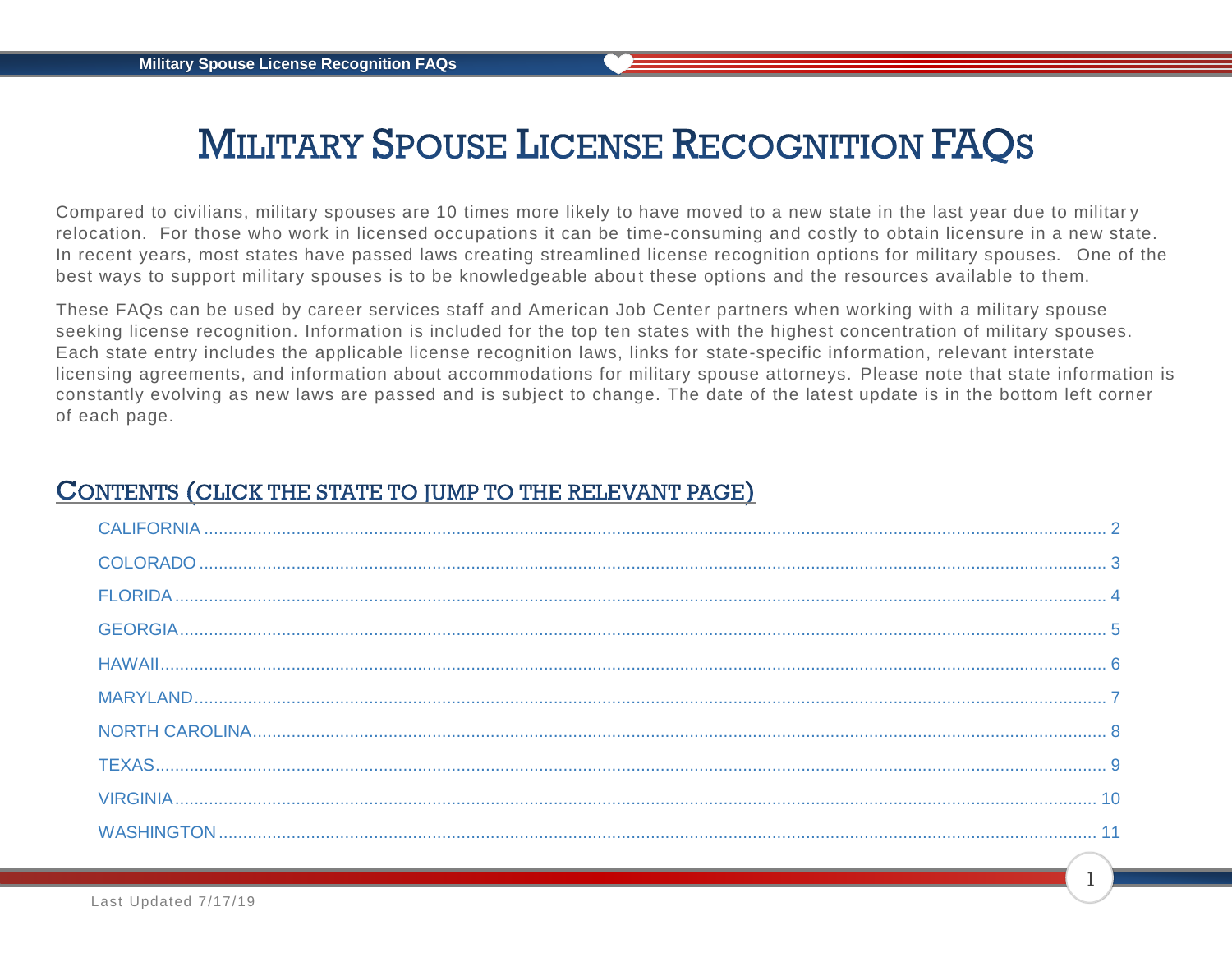<span id="page-1-0"></span>

| <b>CALIFORNIA</b>                                                                                                                                                                                                                                                                                                                                                                                                                                                                                                                                                                         |                                                                                                                                                                                                                                                                                                                 |                                                                           |                                                                                                                 |  |  |
|-------------------------------------------------------------------------------------------------------------------------------------------------------------------------------------------------------------------------------------------------------------------------------------------------------------------------------------------------------------------------------------------------------------------------------------------------------------------------------------------------------------------------------------------------------------------------------------------|-----------------------------------------------------------------------------------------------------------------------------------------------------------------------------------------------------------------------------------------------------------------------------------------------------------------|---------------------------------------------------------------------------|-----------------------------------------------------------------------------------------------------------------|--|--|
| What license recognition options for<br>military spouses has the state codified<br>in law?                                                                                                                                                                                                                                                                                                                                                                                                                                                                                                | Where can spouses find<br>more information about the<br>state's offerings?                                                                                                                                                                                                                                      | Does the state<br>participate in any<br>interstate licensing<br>compacts? | Does the state provide any licensing<br>accommodations for military spouse<br>lawyers?                          |  |  |
| Ann.Cal.Bus. & Prof.Code § 115.6 states that<br>CA state agencies shall issue expedited<br>licenses to military spouses and shall issue<br>temporary licenses, but this state's law only<br>applies to registered nurses, vocational<br>nurses, psychiatric technicians, speech-<br>language pathologists, audiologists,<br>veterinarians, and all licensees of the state<br>Medical Board and the Board for Professional<br>Engineers, Land Surveyors, and Geologists.<br>To view the full text of the law, visit:<br>https://www.veterans.gov/milspouses/state-<br>laws/CALIFORNIA.pdf. | California's Department of<br>Consumer Affairs (DCA) has a<br>webpage for military personnel<br>and their spouses that explains<br>licensing recognition options.<br>Teaching and other educator-<br>related credentials are overseen<br>by the California Commission on<br><b>Teacher Credentialing (CTC).</b> | No.                                                                       | No. The State Bar of California does not<br>currently provide licensing accommodations for<br>military spouses. |  |  |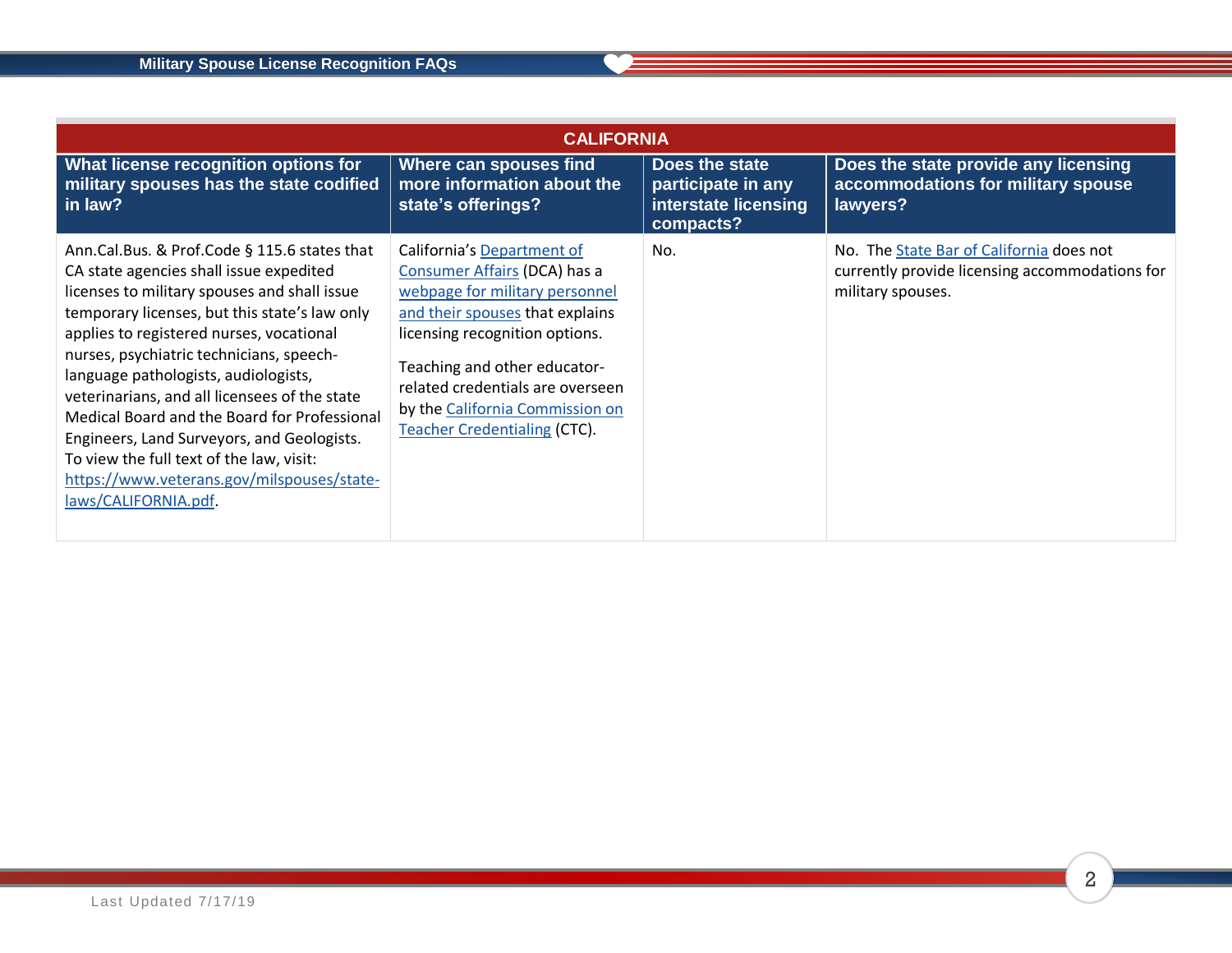<span id="page-2-0"></span>

| <b>COLORADO</b>                                                                                                                                                                                                                                                                                                                                                                                                                                          |                                                                                                                                                                                                                                                                                                                                                                                                                                                            |                                                                                                                                                                                                                                                                             |                                                                                                                                                                                                                                                                                                                                                                                  |  |
|----------------------------------------------------------------------------------------------------------------------------------------------------------------------------------------------------------------------------------------------------------------------------------------------------------------------------------------------------------------------------------------------------------------------------------------------------------|------------------------------------------------------------------------------------------------------------------------------------------------------------------------------------------------------------------------------------------------------------------------------------------------------------------------------------------------------------------------------------------------------------------------------------------------------------|-----------------------------------------------------------------------------------------------------------------------------------------------------------------------------------------------------------------------------------------------------------------------------|----------------------------------------------------------------------------------------------------------------------------------------------------------------------------------------------------------------------------------------------------------------------------------------------------------------------------------------------------------------------------------|--|
| What license recognition options for<br>military spouses has the state codified<br>in law?                                                                                                                                                                                                                                                                                                                                                               | Where can spouses find<br>more information about the<br>state's offerings?                                                                                                                                                                                                                                                                                                                                                                                 | Does the state<br>participate in<br>any interstate<br>licensing<br>compacts?                                                                                                                                                                                                | Does the state provide any licensing<br>accommodations for military spouse<br>lawyers?                                                                                                                                                                                                                                                                                           |  |
| Colorado Law C.R.S.A. § 12-71-101 to 103 §<br>12-71-101 states that CO state agencies shall<br>recognize an out-of-state license for the first<br>year of residency, but this state's law does<br>not apply to engineers, surveyors, architects,<br>select medical practitioners, optometrists, or<br>those in the field of real estate. To view the<br>full text of the law, visit:<br>https://www.veterans.gov/milspouses/state-<br>laws/COLORADO.pdf. | <b>Colorado's Department of</b><br>Regulatory Agencies (DORA) has a<br>webpage explaining license<br>recognition options for military<br>spouses.<br>The Educator Talent Licensing<br>Office of the Colorado<br>Department of Education issues a<br>one-year initial/interim license to<br>qualifying educators (teachers,<br>special services providers,<br>principals, administrators)<br>transferring from another state<br>due to military relocation. | Yes. CO<br>participates in the<br><b>Nursing Licensure</b><br>Compact; the<br><b>Recognition of</b><br><b>EMS Personnel</b><br>Interstate<br>Compact; the<br><b>Physical Therapy</b><br>Licensure<br>Compact; and the<br><b>Interstate Medical</b><br>Licensure<br>Compact. | Yes. Rule 204.4 permits an attorney in good<br>standing in another jurisdiction, who is a legally<br>recognized domestic partner following a service<br>member to the state on active duty orders, to be<br>admitted in Colorado without taking a bar<br>examination. For more information, see:<br>http://www.coloradosupremecourt.com/<br>Future%20Lawyers/MilitarySpouse.asp. |  |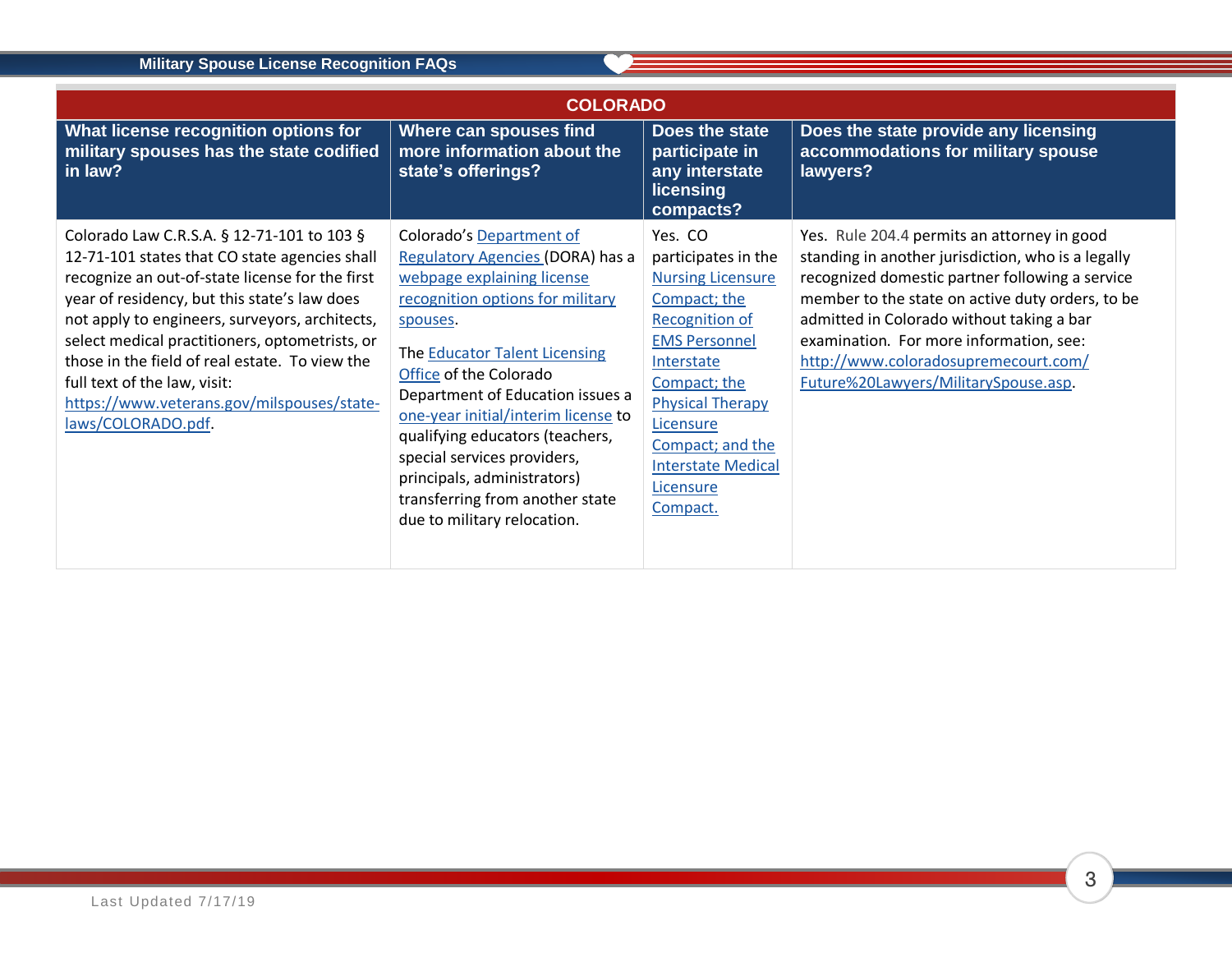<span id="page-3-0"></span>

| <b>FLORIDA</b>                                                                                                                                                                                                                                                                          |                                                                                                                                                                                                                                                                                                                                                                                                                                                                                                                                                                                                 |                                                                              |                                                                                                                                                                                                                                                                                                                                                                                                                     |  |
|-----------------------------------------------------------------------------------------------------------------------------------------------------------------------------------------------------------------------------------------------------------------------------------------|-------------------------------------------------------------------------------------------------------------------------------------------------------------------------------------------------------------------------------------------------------------------------------------------------------------------------------------------------------------------------------------------------------------------------------------------------------------------------------------------------------------------------------------------------------------------------------------------------|------------------------------------------------------------------------------|---------------------------------------------------------------------------------------------------------------------------------------------------------------------------------------------------------------------------------------------------------------------------------------------------------------------------------------------------------------------------------------------------------------------|--|
| What license recognition options for<br>military spouses has the state codified<br>in law?                                                                                                                                                                                              | Where can spouses find<br>more information about the<br>state's offerings?                                                                                                                                                                                                                                                                                                                                                                                                                                                                                                                      | Does the state<br>participate in<br>any interstate<br>licensing<br>compacts? | Does the state provide any licensing<br>accommodations for military spouse<br>lawyers?                                                                                                                                                                                                                                                                                                                              |  |
| F.S.A. § 455.02 455.02 states that State<br>agencies shall issue licenses to military<br>spouses, and health-care practitioners may<br>also be issued temporary licenses. To view<br>the full text of the law, visit<br>https://www.veterans.gov/milspouses/<br>state-laws/FLORIDA.pdf. | <b>Florida's Department of Business</b><br>& Professional Regulation (DBPR)<br>has a webpage explaining license<br>recognition options for military<br>spouses.<br>Florida's Department of<br><b>Education has specific processes</b><br>for fee waivers, extensions, and<br>certifications for military spouses.<br>Florida also participates in the<br><b>National Association of State</b><br><b>Directors of Teacher Education</b><br>and Certification (NASDTEC)<br>Interstate Agreement.<br>Florida's Department of Health<br>has a dedicated page for military<br>personnel and spouses. | Yes. FL<br>participates in the<br><b>Nursing Licensure</b><br>Compact.       | Yes. In the Rules regulating the Florida Bar<br>("Chapter 21"), the Supreme Court of Florida may<br>certify a lawyer who is the spouse of a full-time<br>active duty member of the United States Armed<br>Forces to practice law in Florida while the lawyer's<br>spouse is stationed within Florida. For more<br>information, see<br>https://www.floridabarexam.org/web/website.nsf/<br>search.xsp?q=chapter%2021. |  |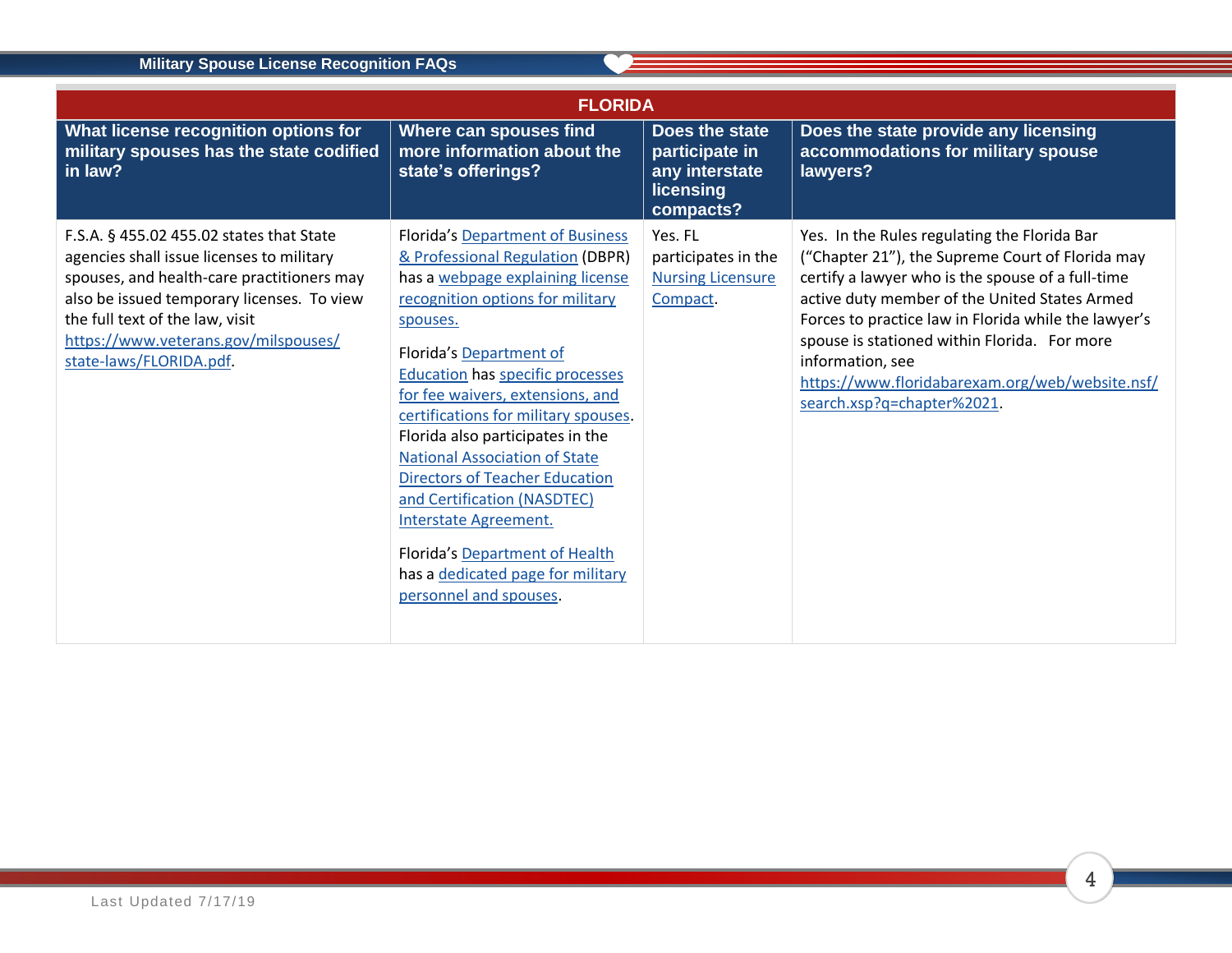<span id="page-4-0"></span>

| <b>GEORGIA</b>                                                                                                                                                                                                                                                                                                                       |                                                                                                                                                                                                                                                                                                                                                                                                                                                                                                                                                                                                                                                                                                                                                      |                                                                                                                                                                       |                                                                                                                                                                                                                                                      |  |
|--------------------------------------------------------------------------------------------------------------------------------------------------------------------------------------------------------------------------------------------------------------------------------------------------------------------------------------|------------------------------------------------------------------------------------------------------------------------------------------------------------------------------------------------------------------------------------------------------------------------------------------------------------------------------------------------------------------------------------------------------------------------------------------------------------------------------------------------------------------------------------------------------------------------------------------------------------------------------------------------------------------------------------------------------------------------------------------------------|-----------------------------------------------------------------------------------------------------------------------------------------------------------------------|------------------------------------------------------------------------------------------------------------------------------------------------------------------------------------------------------------------------------------------------------|--|
| What license recognition options for<br>military spouses has the state codified<br>in law?                                                                                                                                                                                                                                           | <b>Where can spouses find</b><br>more information about the<br>state's offerings?                                                                                                                                                                                                                                                                                                                                                                                                                                                                                                                                                                                                                                                                    | Does the state<br>participate in<br>any interstate<br>licensing<br>compacts?                                                                                          | Does the state provide any licensing<br>accommodations for military spouse<br>lawyers?                                                                                                                                                               |  |
| Ga. Code Ann., § 43-1-34 states each agency<br>shall implement a process by which military<br>spouses may qualify for temporary licenses,<br>licenses by endorsement, expedited licenses,<br>or a combination thereof. To view the full<br>text of the law, visit<br>https://www.veterans.gov/milspouses/state-<br>laws/GEORGIA.pdf. | The Georgia Secretary of State's<br><b>Professional Licensing Boards</b><br>Division (PLBD) has a webpage<br>explaining license recognition<br>options for military spouses.<br>Georgia's Department of<br><b>Community Health Board of</b><br>Dentistry Rule 150-7-.06<br>indicates that a military spouse<br>qualifies for expedited<br>application review once the<br>applicant has submitted a<br>completed application.<br>The Georgia Professional<br><b>Standards Commission provides</b><br>information for military spouses<br>seeking educator certification.<br>Georgia also participates in the<br><b>National Association of State</b><br><b>Directors of Teacher Education</b><br>and Certification (NASDTEC)<br>Interstate Agreement. | Yes. FL<br>participates in the<br><b>Nursing Licensure</b><br>Compact and the<br><b>Recognition of</b><br><b>EMS Personnel</b><br>Licensure<br>Interstate<br>Compact. | Yes. The Supreme Court of Georgia Board of Bar<br>Examiners issued the Military Spouse JD Waiver<br>Process and Policy which describes the process for<br>military spouse attorneys to petition for a waiver of<br>the existing rules for admission. |  |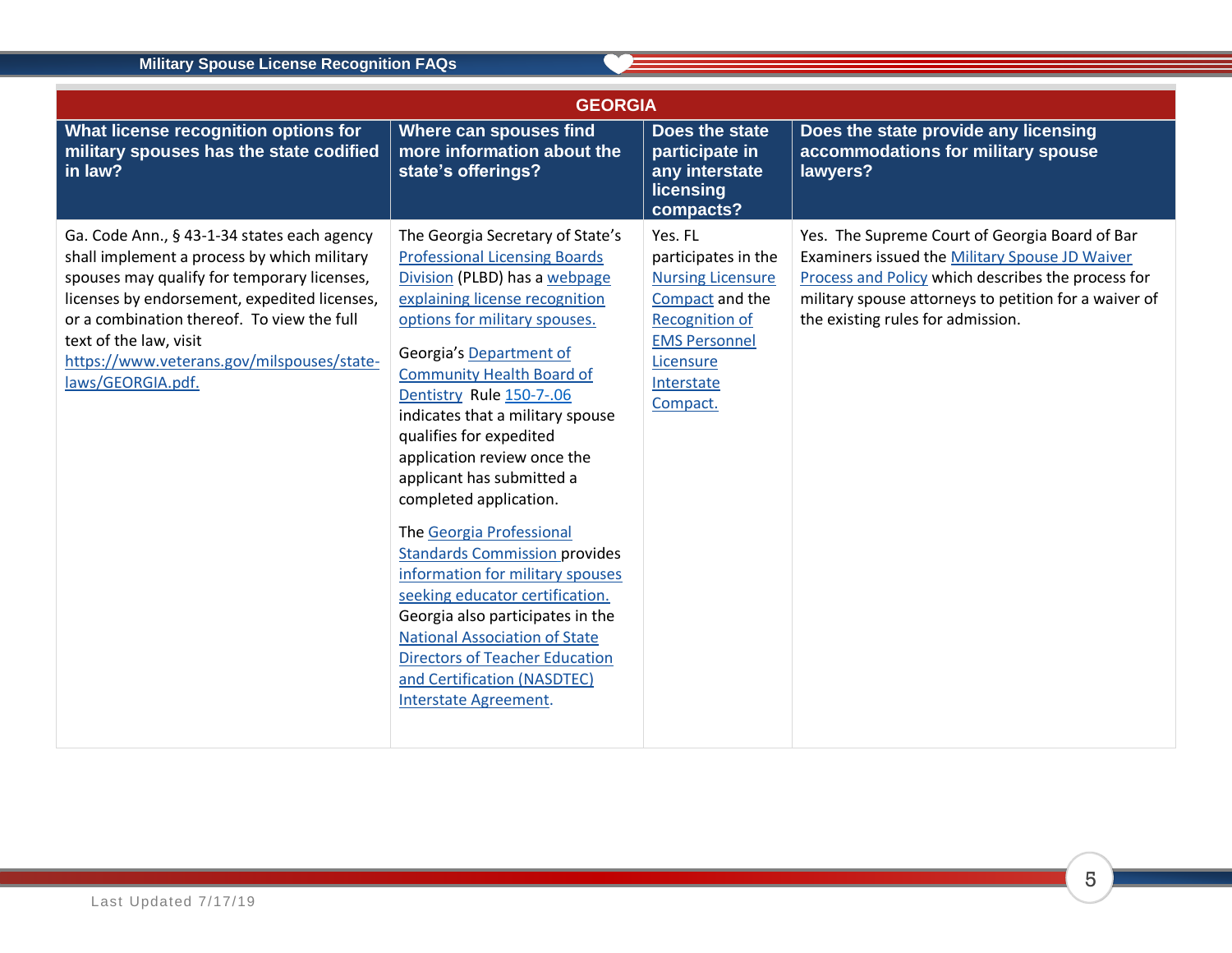<span id="page-5-0"></span>

| <b>HAWAII</b>                                                                                                                                                                                                                                                                                          |                                                                                                                                                                                                                                                                                                                                                                                                                                                                                         |                                                                              |                                                                                                                                                                                                                                                                 |  |
|--------------------------------------------------------------------------------------------------------------------------------------------------------------------------------------------------------------------------------------------------------------------------------------------------------|-----------------------------------------------------------------------------------------------------------------------------------------------------------------------------------------------------------------------------------------------------------------------------------------------------------------------------------------------------------------------------------------------------------------------------------------------------------------------------------------|------------------------------------------------------------------------------|-----------------------------------------------------------------------------------------------------------------------------------------------------------------------------------------------------------------------------------------------------------------|--|
| What license recognition options for<br>military spouses has the state codified<br>in law?                                                                                                                                                                                                             | Where can spouses find<br>more information about the<br>state's offerings?                                                                                                                                                                                                                                                                                                                                                                                                              | Does the state<br>participate in<br>any interstate<br>licensing<br>compacts? | Does the state provide any licensing<br>accommodations for military spouse<br>lawyers?                                                                                                                                                                          |  |
| Hawaii's HRS § 436B-14.7 recognizes that<br>State agencies shall issue<br>endorsement/reciprocity licenses to military<br>spouses and temporary licenses with<br>expedited consideration. To view the full<br>text of the law, visit<br>https://www.veterans.gov/milspouses/state-<br>laws/HAWAII.pdf. | Hawaii's Department of<br><b>Commerce and Consumer Affairs</b><br>(DCCA) Professional & Vocational<br>Licensing Division (PVL) issued an<br>announcement describing license<br>recognition options.<br>Teaching and other educator<br>related credentials are overseen<br>by the Hawaii Teacher Standards<br>Board. Hawaii participates in the<br><b>National Association of State</b><br><b>Directors of Teacher Education</b><br>and Certification (NASDTEC)<br>Interstate Agreement. | No.                                                                          | Yes. The State Judiciary Hawaii Board of Examiners<br>adopted Rule 1.17, which provides limited admission<br>of United States Uniformed Services spouse-<br>attorneys to the Bar of the State of Hawaii. Specific<br>application information is available here. |  |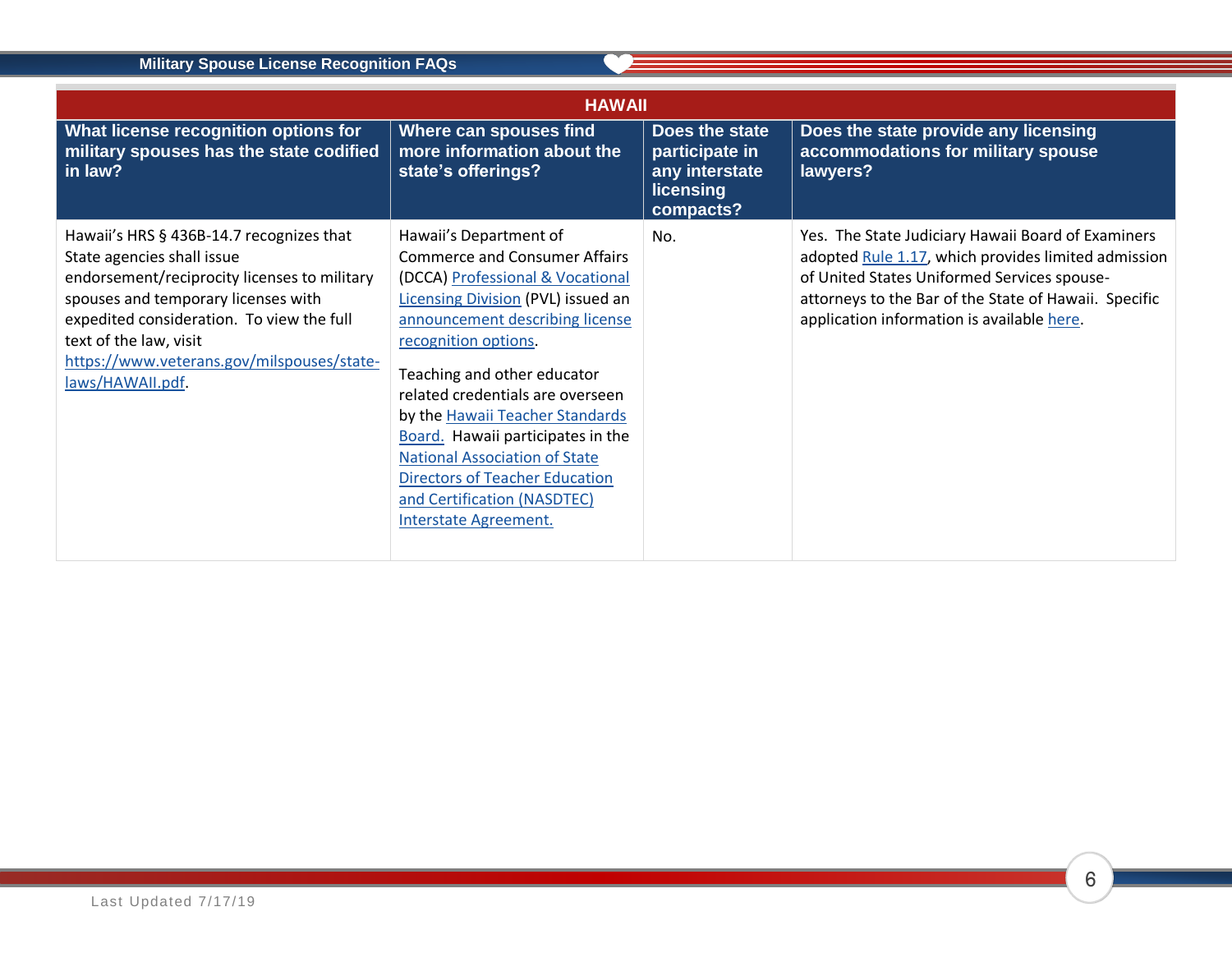<span id="page-6-0"></span>

| <b>MARYLAND</b>                                                                                                                                                                                                                                       |                                                                                                                                                                                                                                                                                                                                                                                                                                                                                                                                                                                                                                                                                                                                                           |                                                                              |                                                                                                                                                                    |  |
|-------------------------------------------------------------------------------------------------------------------------------------------------------------------------------------------------------------------------------------------------------|-----------------------------------------------------------------------------------------------------------------------------------------------------------------------------------------------------------------------------------------------------------------------------------------------------------------------------------------------------------------------------------------------------------------------------------------------------------------------------------------------------------------------------------------------------------------------------------------------------------------------------------------------------------------------------------------------------------------------------------------------------------|------------------------------------------------------------------------------|--------------------------------------------------------------------------------------------------------------------------------------------------------------------|--|
| What license recognition options for<br>military spouses has the state codified<br>in law?                                                                                                                                                            | Where can spouses find<br>more information about the<br>state's offerings?                                                                                                                                                                                                                                                                                                                                                                                                                                                                                                                                                                                                                                                                                | Does the state<br>participate in<br>any interstate<br>licensing<br>compacts? | Does the state provide any licensing<br>accommodations for military spouse<br>lawyers?                                                                             |  |
| MD Code, Business Regulation, § 2.5-105<br>states that State agencies shall issue<br>expedited temporary licenses to military<br>spouses. To view the full text of the law, visit<br>https://www.veterans.gov/milspouses/state-<br>laws/MARYLAND.pdf. | The Maryland Department of<br>Labor, Licensing & Regulation's<br>(DLLR) Division of Occupational<br>and Professional Licensing has a<br>webpage explaining license<br>recognition options for military<br>spouses.<br>Health professional licensing<br>boards, which includes dentists,<br>physicians, nurses, social<br>workers, and pharmacists, can be<br>found here.<br>The Maryland State Department<br>of Education certifies educators<br>for the state and provides<br>information on expedited<br>certification for military veterans<br>and their spouses. Maryland also<br>participates in the National<br><b>Association of State Directors of</b><br><b>Teacher Education and</b><br><b>Certification (NASDTEC)</b><br>Interstate Agreement. | Yes. MD<br>participates in the<br><b>Nursing Licensure</b><br>Compact.       | Yes. Maryland Court of Appeals Rule 15.1 Special<br>Authorization for Military Spouses allows for<br>provisional licensing if the appropriate criteria are<br>met. |  |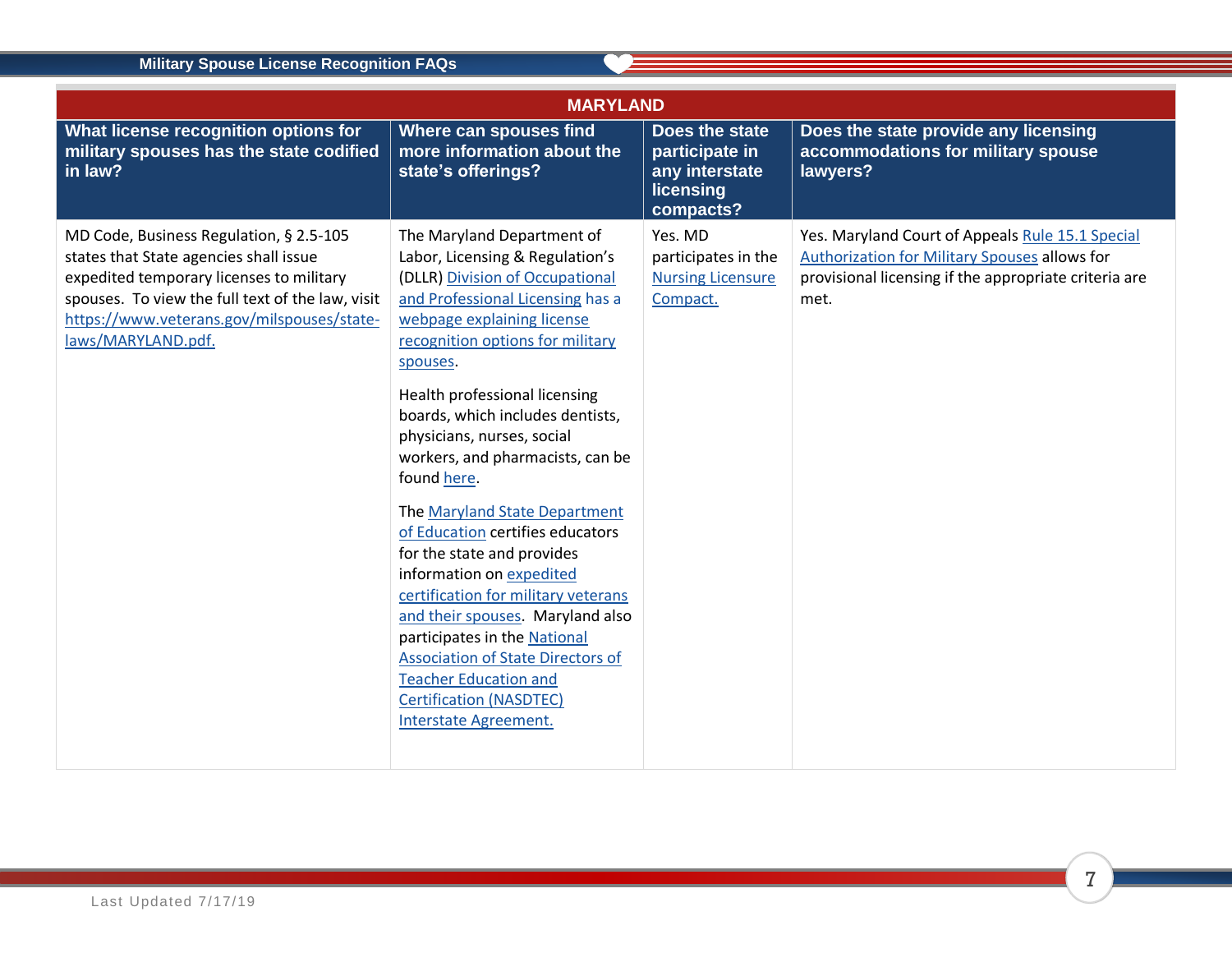<span id="page-7-0"></span>

| <b>NORTH CAROLINA</b>                                                                                                                                                                                                                         |                                                                                                                                                                                                                                                                                                                                                                                                                                                                                                                                                                                                                                                                                                                                                        |                                                                                                                                 |                                                                                                                                                                                                                       |  |
|-----------------------------------------------------------------------------------------------------------------------------------------------------------------------------------------------------------------------------------------------|--------------------------------------------------------------------------------------------------------------------------------------------------------------------------------------------------------------------------------------------------------------------------------------------------------------------------------------------------------------------------------------------------------------------------------------------------------------------------------------------------------------------------------------------------------------------------------------------------------------------------------------------------------------------------------------------------------------------------------------------------------|---------------------------------------------------------------------------------------------------------------------------------|-----------------------------------------------------------------------------------------------------------------------------------------------------------------------------------------------------------------------|--|
| What license recognition options for<br>military spouses has the state codified<br>in law?                                                                                                                                                    | Where can spouses find<br>more information about the<br>state's offerings?                                                                                                                                                                                                                                                                                                                                                                                                                                                                                                                                                                                                                                                                             | Does the state<br>participate in<br>any interstate<br>licensing<br>compacts?                                                    | Does the state provide any licensing<br>accommodations for military spouse<br>lawyers?                                                                                                                                |  |
| N.C.G.S.A. § 93B-15.1. states that State<br>agencies shall provide both licensure by<br>endorsement and temporary licensure. To<br>view the full text of the visit:<br>https://www.veterans.gov/milspouses/state-<br>laws/NORTH-CAROLINA.pdf. | North Carolina's Labor &<br><b>Economic Analysis Division (LEAD)</b><br>provides information on<br>occupations requiring a license in<br>North Carolina with a brief<br>description of each license,<br>contact information for its<br>licensing authority, and<br>information about related<br>occupations. Most licensing<br>boards have information for<br>military spouses about how to<br>access their license recognition<br>options.<br>The NC State Board of Education,<br><b>Department of Public Instruction</b><br>oversees educator licensing in the<br>state. North Carolina participates<br>in the National Association of<br><b>State Directors of Teacher</b><br><b>Education and Certification</b><br>(NASDTEC) Interstate Agreement. | Yes. NC<br>participates in the<br><b>Nurse Licensure</b><br>Compact<br>and the Physical<br><b>Therapy Licensure</b><br>Compact. | Yes. The Board of Law Examiners of the State of<br>North Carolina's Rule .0503, Requirements for<br>Military Spouse Comity Applicants, describes<br>procedures for licensing without examination and<br>reduced fees. |  |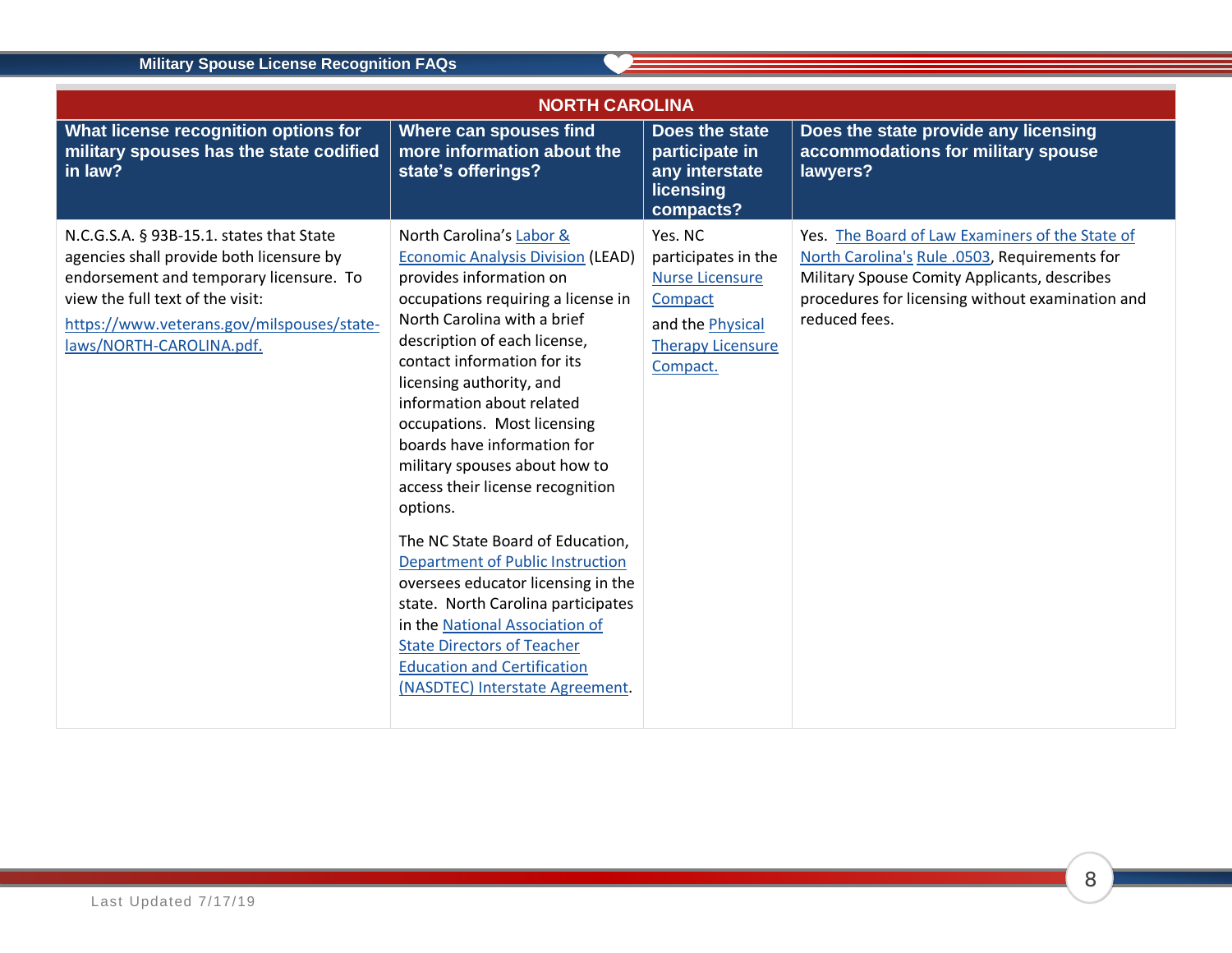**COL** 

<span id="page-8-0"></span>

| <b>TEXAS</b>                                                                                                                                                                                                                                        |                                                                                                                                                                                                                                                                                                                                                                                                                                                                                                                                                                                               |                                                                                                                                                                                                                   |                                                                                                                                                                                                          |  |
|-----------------------------------------------------------------------------------------------------------------------------------------------------------------------------------------------------------------------------------------------------|-----------------------------------------------------------------------------------------------------------------------------------------------------------------------------------------------------------------------------------------------------------------------------------------------------------------------------------------------------------------------------------------------------------------------------------------------------------------------------------------------------------------------------------------------------------------------------------------------|-------------------------------------------------------------------------------------------------------------------------------------------------------------------------------------------------------------------|----------------------------------------------------------------------------------------------------------------------------------------------------------------------------------------------------------|--|
| What license recognition options for<br>military spouses has the state codified<br>in law?                                                                                                                                                          | Where can spouses find<br>more information about the<br>state's offerings?                                                                                                                                                                                                                                                                                                                                                                                                                                                                                                                    | Does the state<br>participate in<br>any interstate<br>licensing<br>compacts?                                                                                                                                      | Does the state provide any licensing<br>accommodations for military spouse<br>lawyers?                                                                                                                   |  |
| V.T.C.A., Occupations Code § 55.005 states<br>that State agencies shall, as soon as<br>practicable, issue licenses to military<br>spouses. To view the full text of the law, visit<br>https://www.veterans.gov/milspouses/state-<br>laws/TEXAS.pdf. | The Texas Department of<br><b>Licensing and Regulation (TDLR)</b><br>has a webpage explaining license<br>recognition options for military<br>spouses.<br>Additional licensing boards that<br>have specific sections for military<br>spouses include:<br>The Texas Board of<br><b>Nursing</b><br><b>Texas State Board of</b><br><b>Dental Examiners</b><br><b>Texas Education Agency</b><br>(TEA). Texas also<br>participates in the<br><b>National Association of</b><br><b>State Directors of</b><br><b>Teacher Education and</b><br><b>Certification (NASDTEC)</b><br>Interstate Agreement. | Yes. TX<br>participates in the<br><b>Nursing Licensure</b><br>Compact; the<br><b>Recognition of</b><br><b>EMS Personnel</b><br>Interstate<br>Compact; and the<br><b>Physical Therapy</b><br>Licensure<br>Compact. | Yes. The Texas Board of Law Examiners has adopted<br>policy guidelines for consideration of problems<br>faced by military spouse applicants and<br>consideration of their practice time waiver requests. |  |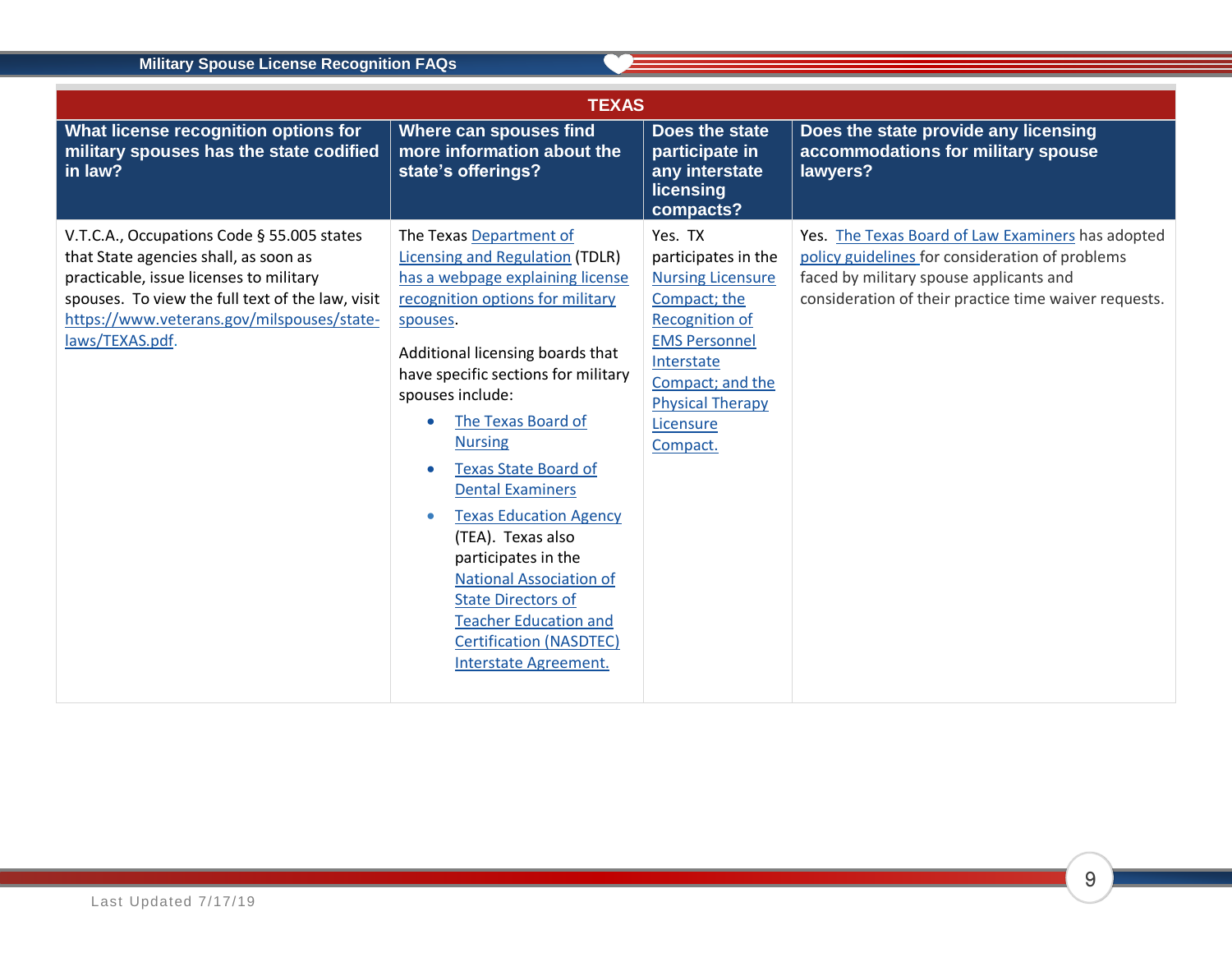<span id="page-9-0"></span>

| <b>VIRGINIA</b>                                                                                                                                                                                                                                                            |                                                                                                                                                                                                                                                                                                                                                                                                                                                                                                                                                                                                                                                                                                                          |                                                                                                                                                             |                                                                                                                                                                                                             |  |
|----------------------------------------------------------------------------------------------------------------------------------------------------------------------------------------------------------------------------------------------------------------------------|--------------------------------------------------------------------------------------------------------------------------------------------------------------------------------------------------------------------------------------------------------------------------------------------------------------------------------------------------------------------------------------------------------------------------------------------------------------------------------------------------------------------------------------------------------------------------------------------------------------------------------------------------------------------------------------------------------------------------|-------------------------------------------------------------------------------------------------------------------------------------------------------------|-------------------------------------------------------------------------------------------------------------------------------------------------------------------------------------------------------------|--|
| What license recognition options for<br>military spouses has the state codified<br>in law?                                                                                                                                                                                 | Where can spouses find<br>more information about<br>the state's offerings?                                                                                                                                                                                                                                                                                                                                                                                                                                                                                                                                                                                                                                               | Does the state<br>participate in<br>any interstate<br>licensing<br>compacts?                                                                                | Does the state provide any licensing<br>accommodations for military spouse lawyers?                                                                                                                         |  |
| VA Code Ann. § 54.1-119 states that State<br>agencies shall expedite the issuance of<br>licenses to military spouses and shall issue<br>temporary licenses. To view the full text of<br>the law, visit<br>https://www.veterans.gov/milspouses/state-<br>laws/VIRGINIA.pdf. | Virginia's Department of<br>Professional and<br><b>Occupational Regulation</b><br>(DPOR) provides a license<br>search function, as well as a<br>directory of all licensing<br>boards. DPOR has a webpage<br>explaining license recognition<br>options for military spouses.<br>The Virginia Department of<br><b>Health Professions (DHP) has</b><br>a webpage explaining license<br>recognition options for<br>military spouses.<br>The Virginia Department of<br><b>Education oversees licensing</b><br>for education related careers.<br>Virginia also participates in<br>the National Association of<br><b>State Directors of Teacher</b><br><b>Education and Certification</b><br>(NASDTEC) Interstate<br>Agreement. | Yes. VA<br>participates in<br>the Nurse<br>Licensure<br>Compact<br>and the<br>Recognition of<br><b>EMS Personnel</b><br>Licensure<br>Interstate<br>Compact. | Yes. The Virginia Board of Bar Examiners Rule 1A:8<br>addresses Military Spouse Provisional Admission.<br>Application information can be found at<br>http://barexam.virginia.gov/misc/other/mspa/mspa.html. |  |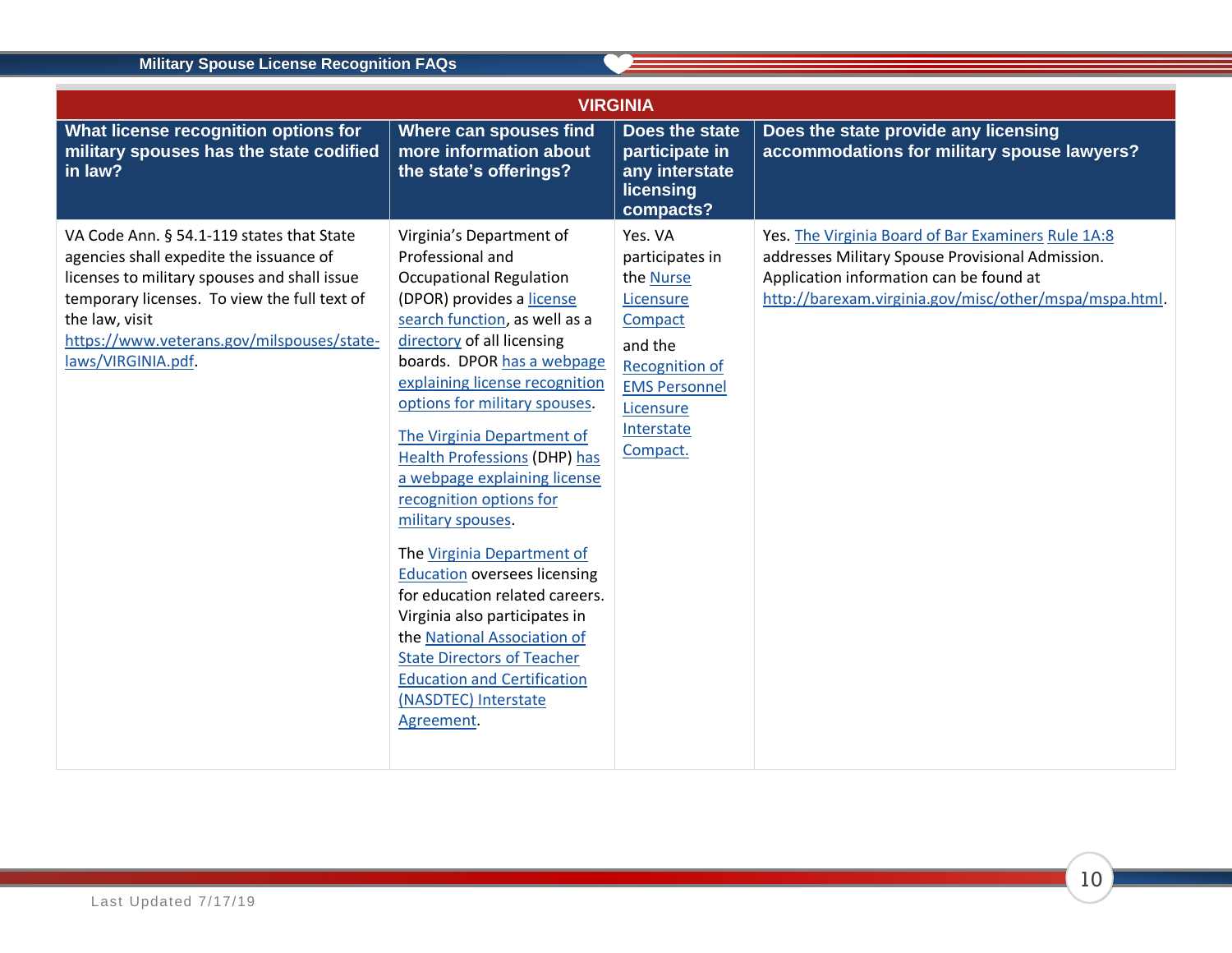<span id="page-10-0"></span>

| <b>WASHINGTON</b>                                                                                                                                                                                                                                                 |                                                                                                                                                                                                                                                                                                                                                                                                                                                                                                                                                                                                                                                                                                                                                                                     |                                                                                         |                                                                                                             |  |
|-------------------------------------------------------------------------------------------------------------------------------------------------------------------------------------------------------------------------------------------------------------------|-------------------------------------------------------------------------------------------------------------------------------------------------------------------------------------------------------------------------------------------------------------------------------------------------------------------------------------------------------------------------------------------------------------------------------------------------------------------------------------------------------------------------------------------------------------------------------------------------------------------------------------------------------------------------------------------------------------------------------------------------------------------------------------|-----------------------------------------------------------------------------------------|-------------------------------------------------------------------------------------------------------------|--|
| What license recognition options for<br>military spouses has the state codified<br>in law?                                                                                                                                                                        | <b>Where can spouses find</b><br>more information about<br>the state's offerings?                                                                                                                                                                                                                                                                                                                                                                                                                                                                                                                                                                                                                                                                                                   | Does the<br><b>state</b><br>participate in<br>any interstate<br>licensing<br>compacts?  | Does the state provide any licensing<br>accommodations for military spouse lawyers?                         |  |
| RCWA 18.340.020 states that State agencies<br>shall expedite the issuance of licenses to<br>military spouses and shall issue temporary<br>licenses. To view the full text of the law, visit<br>https://www.veterans.gov/milspouses/state-<br>laws/WASHINGTON.pdf. | The Washington State<br>Department of Licensing (DOL)<br>has a webpage explaining<br>license recognition options for<br>military spouses.<br>The Washington State<br><b>Department of Health (DOH)</b><br>has a webpage explaining<br>license recognition options for<br>military spouses.<br>The Office of Superintendent<br>of Public Instruction (OSPI)<br>oversees regulation of<br>teachers and other education-<br>related occupations. The OSPI<br>website includes information<br>for military spouses directing<br>them to contact OSPI for<br>expedited review of<br>applications. Washington also<br>participates in the National<br><b>Association of State Directors</b><br>of Teacher Education and<br><b>Certification (NASDTEC)</b><br><b>Interstate Agreement.</b> | Yes. WA<br>participates in<br>the Interstate<br><b>Medical</b><br>Licensure<br>Compact. | No. The Washington State Bar Association does not<br>currently provide accommodations for military spouses. |  |